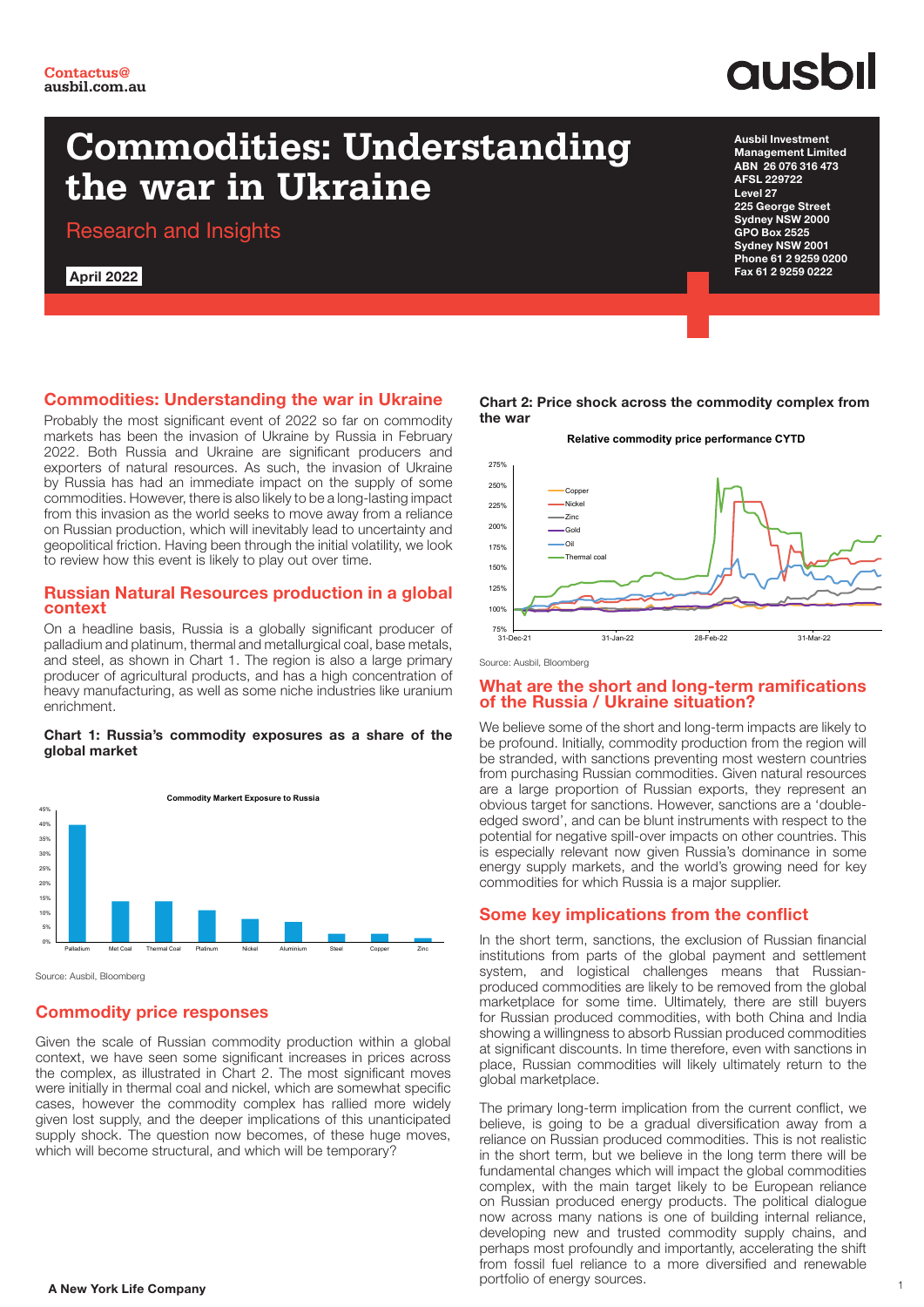#### Europe a case study: Energy transitions now starts with transitioning from Russia

Russia's chief energy customer is the European Union, which has unwittingly developed a heavy reliance on Russian oil, gas and condensates. The war has highlighted that while sanctions may seem actionable in theory, in practice, cutting energy supply to punish Russia could 'backfire' in the form of slowing domestic growth for those issuing the sanctions. There are limited short-term solutions to displace Russian energy imports into Europe. However, palpable frustration with sanctions is sparking an acceleration in policy support for renewables, including revisiting the prospects of nuclear power as part of the energy mix. Nuclear has been highly unpopular with policymakers since the damage at Fukushima, but we have seen a shift over time to a more supportive environment for nuclear, and see the conflict as a likely catalyst for incremental support.

Recent policy support for nuclear has found a voice in key countries. British Prime Minister, Boris Johnson, announced a renewed focus on nuclear and offshore wind energy with an ambition for 24 and 50 gigawatts of power contribution respectively. France is also refocussing on nuclear power generation as base load. Europe already has vast and growing intermittent energy sources from solar to onshore and offshore wind power, however, baseload support from non-fossil fuels is needed to augment these renewable technologies. Germany is potentially extending the life of its nuclear reactors, and US is offering US\$6bn in funding to support life extensions for aged nuclear reactors across America. This new policy world is now rapidly evolving with the Ukraine crisis.

## Portfolio positioning given our outlook

Broadly speaking, the events in Ukraine saw an immediate tightening of most commodity markets to a greater or lesser degree, and therefore a rally in commodity prices. Should we see a resolution of the Russia/Ukraine situation in any form, we believe there is some risk these elevated prices will correct as the market may expect a normalisation of supply. Our main caution would be gold, energy and nickel. However, it needs to be noted that battery materials are relatively isolated from the war in Ukraine given that we are at the early stages of a decarbonisation-driven commodity super-cycle. As such, our net exposures to capture these dynamics are outlined in Chart 3.



### Chart 3: Current key commodity net exposures

Changes to our long-term views. From a long-term perspective, we see an acceleration of investment in renewable generation, driving significant demand growth for copper, rare earths and battery storage. We also see an increased investment in nuclear generation, albeit in a shift that is likely to take some time for more acceptance, and for the development and expansion of nuclear energy infrastructure. Overall, these key markets are already supply constrained, and will benefit from incremental price support, which will further benefit producers through more investment and the ability to increasingly fund the production expansion that is needed to meet demand.

Short-term tactical adjustments to positioning. Although the timeline for resolution of the Russian Ukrainian conflict is uncertain, we believe there is downside risk to a number of commodities should the situation be resolved. Gold benefitted from a move towards safe-haven assets, and therefore we see the risk of a fall in the gold price. The nickel price has also benefitted significantly from Russian sanctions, and we see some risk of a decline on any sign of conflict resolution, albeit the market for class 1 nickel is likely to remain tight for some time. The energy complex is also at risk of a short-term drawdown if the situation resolves. With uncertainty high, and volatility currently favouring strong commodity prices, it is important to be prepared for potentially significant reversals as the geopolitics shifts in this latest crisis. To reflect these tactical views, we have reduced our exposure to gold, and slightly reduced our energy exposure, while adding a level of put options to protect against any aggressive move in energy prices. We have maintained our positioning in nickel in names with supportive bottom-up fundamentals and M&A potential.

#### Long-term fundamentals remain positive across the commodity complex

Despite making some tactical adjustments to our positioning, we remain positive on the outlook for commodities, driven by a sustained underinvestment in new production for many years, as illustrated in Chart 4. Capital investment in new mining projects has been constrained for years, and only recently started to accelerate, underpinned by robust structural demand growth, and very low stockpiles, as shown in Chart 5.

#### Chart 4: Structural falls in capex at a time when demand has been increasing



Source: Ausbil, Bloomberg (Top 10 global mining companies capital investment)

Source: Ausbil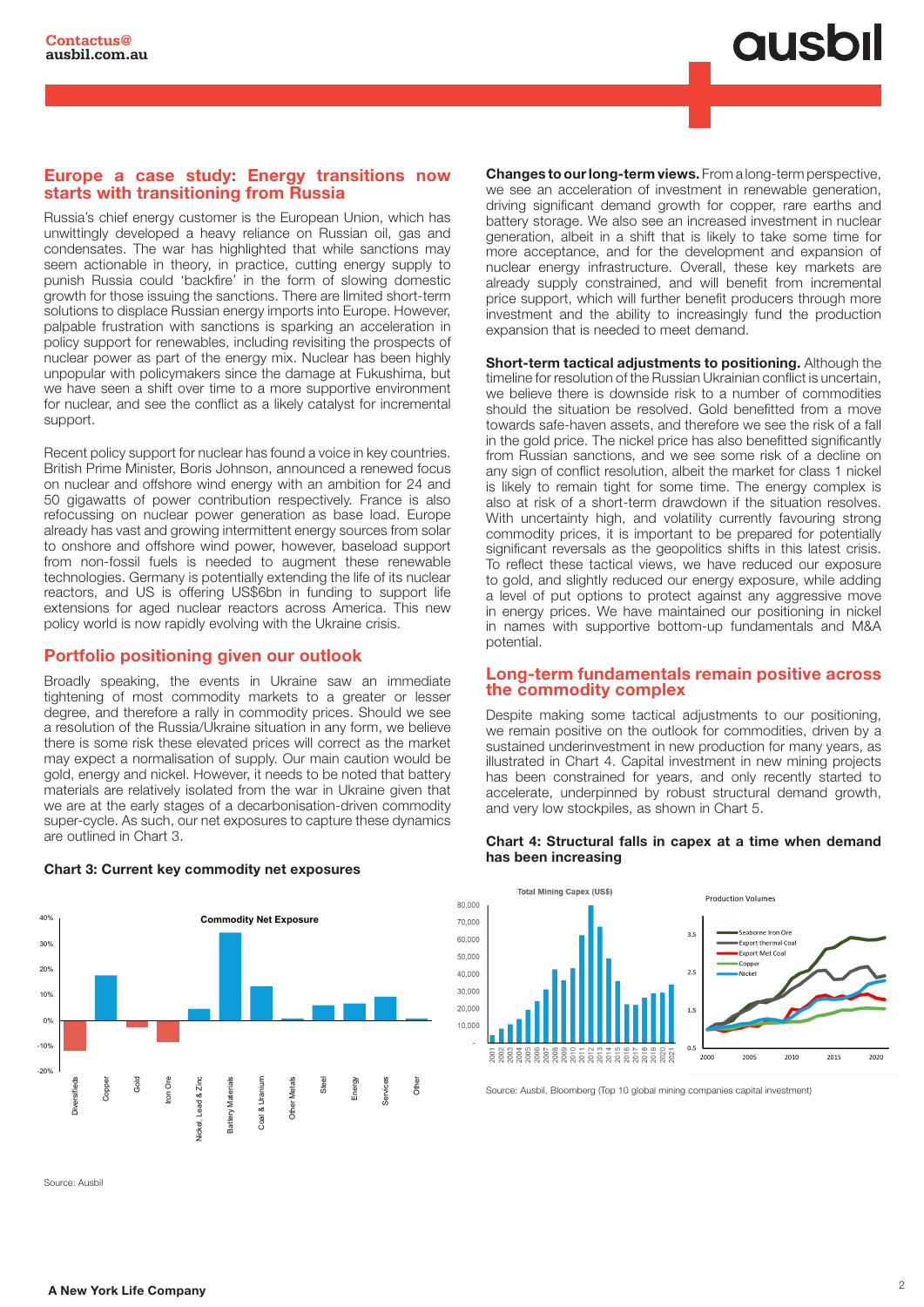# **ausbil**

#### Chart 5: Metal stockpiles at a decade low



Source: Ausbil, Bloomberg, April 2022.

Given the complexities we have outlined, we continue to manage the portfolio towards the upper end of our exposure bands given our positive outlook on commodity demand and supply dynamics, while adjusting tactically where appropriate around events such as Russia / Ukraine, and maintaining protection across the portfolio.

## Meet the Managers



James Stewart CFA Portfolio Manager, Global Resources

James is the Portfolio Manager, Ausbil Global Resources Fund and an Equities Analyst at Ausbil covering natural resources. James joined Ausbil in 2017, and has been in the industry since 2001, bringing long experience in resources and commodities to the Ausbil team. Most recently James was the mining specialist with Regal Funds Management, a leading Australian long/short fund. Prior to this, James was responsible for regional resources coverage for UBS in Singapore, and worked with CLSA.



Luke Smith Portfolio Manager, Global Resources

Luke is the Portfolio Manager, Ausbil Global Resources Fund and an Equities Analyst at Ausbil covering natural resources. Luke joined Ausbil in 2014, and has been in the industry since 1998, gaining experience in the resources sector, both at a corporate level and as an equity analyst in financial services. Most recently, Luke was a highly rated Director, Senior Energy Analyst at Commonwealth Bank Institutional Equities. He also worked as a Commercial Mining Analyst with IndiEnergy, as an Oil and Gas Analyst with ABN Amro and a Corporate Finance Analyst with Woodside Petroleum.



 $F$ il.com.au information or to schedule and interview please contact:  $F$ Mark Knight Director, Head of Distribution 02 9259 0226 0438 307 841 mark.knight@ausbil.com.au

Email: kirsty@honner.com.au

Ausbil Investment Management Limited ACN 076 316 473 AFSL 229722 Level 27 225 George Street Sydney NSW 2000 GPO Box 2525 Sydney NSW 2001 Phone 61 2 9259 0200 Fax 61 2 9259 0222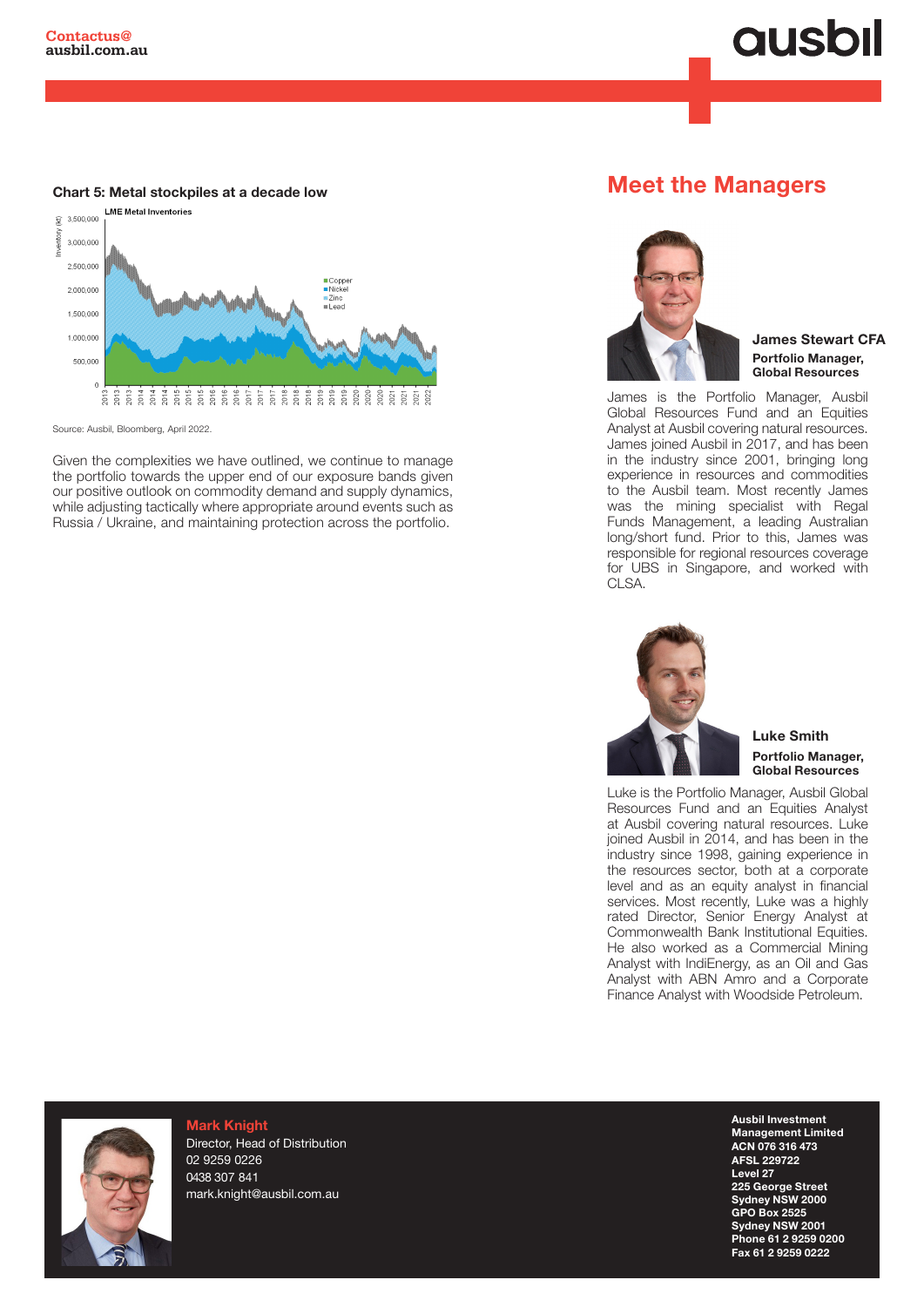#### DISCLAIMER

Important Information: Australia, Canada, Denmark, Kuwait, Netherlands, Sweden, United Arab Emirates, USA, United Kingdom.

#### General

Research provided to a client may vary depending upon various factors such as a client's individual preferences as to the frequency and manner of receiving communications, a client's risk profile and investment focus and perspective (e.g., market wide, sector specific, long-term, short-term, etc.), the size and legal and regulatory constraints.

This information is for distribution only as may be permitted by law. It is not directed to, or intended for distribution to or use by, any person or entity who is a citizen or resident of, or located, in any locality, state, country or other jurisdiction where such distribution, publication, availability or use would be contrary to law or regulation or would subject Ausbil to any registration or licensing requirement within such jurisdiction.

This information is a general communication and is educational in nature; it is not an advertisement nor is it a solicitation or an offer to buy or sell any financial instruments or to participate in any particular trading strategy. Nothing in this document constitutes a representation that any investment strategy or recommendation is suitable or appropriate to an investor's individual circumstances or otherwise constitutes a personal recommendation. By providing this document, none of Ausbil or its representatives has any responsibility or authority to provide or have provided investment advice in a fiduciary capacity or otherwise. Investments involve risks, and investors should exercise prudence and their own judgment in making their investment decisions. None of Ausbil or its representatives is suggesting that the recipient or any other person take a specific course of action or any action at all. By receiving this document, the recipient acknowledges and agrees with the intended purpose described above and further disclaims any expectation or belief that the information constitutes investment advice to the recipient or otherwise purports to meet the investment objectives of the recipient. The financial instruments described in the document may not be eligible for sale in all jurisdictions or to certain categories of investors.

The value of any investment or income may go down as well as up, and investors may not get back the full (or any) amount invested. Past performance is not necessarily a guide to future performance. Neither Ausbil nor any of its directors, employees or agents accepts any liability for any loss (including investment loss) or damage arising out of the use of all or any of the Information.

Prior to making any investment or financial decisions, any recipient of this document or the information should take steps to understand the risk and return of the investment and seek individualised advice from his or her personal financial, legal, tax and other professional advisors that takes into account all the particular facts and circumstances of his or her investment objectives.

Any prices stated in this document are for information purposes only and do not represent valuations for individual securities or other financial instruments. There is no representation that any transaction can or could have been effected at those prices, and any prices do not necessarily reflect Ausbil's internal books and records or theoretical model-based valuations and may be based on certain assumptions. Different assumptions by Ausbil or any other source may yield substantially different results.

No representation or warranty, either expressed or implied, is provided in relation to the accuracy, completeness or reliability of the information contained in any materials to which this document relates (the "Information"), except with respect to Information concerning Ausbil. The Information is not intended to be a complete statement or summary of the securities, markets or developments referred to in the document. Ausbil does not undertake to update or keep current the Information. Any opinions expressed in this document may change without notice and may differ or be contrary to opinions expressed by other business areas or groups, personnel or other representative of Ausbil. Any statements contained in this Report attributed to a third party represent Ausbil's interpretation of the data,

Information and/or opinions provided by that third party either publicly or through a subscription service, and such use and interpretation have not been reviewed by the third party. In no circumstances may this document or any of the Information (including any forecast, value, index or other calculated amount ("Values")) be used for any of the following purposes:

(i) valuation or accounting purposes;

(ii) to determine the amounts due or payable, the price or the value of any financial instrument or financial contract; or

(iii) to measure the performance of any financial instrument including, without limitation, for the purpose of tracking the return or performance of any Values or

of defining the asset allocation of portfolio or of computing performance fees. By receiving this document and the Information you will be deemed to represent and warrant to Ausbil that you will not use this document or any of the Information for any of the above purposes or otherwise rely upon this document or any of the Information. Except as otherwise specified herein, these materials are distributed by Ausbil, to persons who are eligible counterparties or professional clients and are only available to such persons. The Information does not apply to, and should not be relied upon by, retail clients.

The information contained in this document is given by Ausbil Investment Management Limited (ABN 2676316473) (AFSL 229722) (Ausbil) and has been prepared for informational and discussion purposes only and does not constitute an offer to sell or solicitation of an offer to purchase any security or financial product or service. Any such offer or solicitation shall be made only pursuant to an Australian Product Disclosure Statement or other offer document (collectively Offer Document) relating to an Ausbil financial product or service. A copy of the relevant Offer Document may be obtained by calling Ausbil on +612 9259 0200 or by visiting **www.ausbil.com.au** and the target market determination which is available at https://www.ausbil.com.au/invest-with-us/designand-distribution-obligations/fund-tmds before acquiring or investing in the fund. You should consider the Offer Documents in deciding whether to acquire, or continue to hold, any financial product. This document is for general use only and does not take into account your personal investment objectives, financial situation and particular needs. Ausbil strongly recommends that you consider the appropriateness of the information and obtain independent financial, legal and taxation advice before deciding whether to invest in an Ausbil financial product or service. The information provided by Ausbil has been done so in good faith and has been derived from sources believed to be accurate at the time of completion. While every care has been taken in preparing this information. Ausbil make no representation or warranty as to the accuracy or completeness of the information provided in this video, except as required by law, or takes any responsibility for any loss or damage suffered as a result or any omission, inadequacy or inaccuracy. Changes in circumstances after the date of publication may impact on the accuracy of the information. Ausbil accepts no responsibility for investment decisions or any other actions taken by any person on the basis of the information included. Past performance is not a reliable indicator of future performance. Ausbil does not guarantee the performance of any strategy or fund or the securities of any other entity, the repayment of capital or any particular rate of return. The performance of any strategy or fund depends on the performance of its underlying investments which can fall as well as rise and can result in both capital gains and losses.

**Canada** This document does not pertain to the offering of any securities. This document is not, and under no circumstances is to be construed as, an advertisement or a public offering of the securities described in Canada. No securities commission or similar authority in Canada has reviewed or in any way passed upon this document or the merits of the securities, and any representation to the contrary is an offence.

**Sweden** The information contained in the document is given by Ausbil and has been prepared for information and discussion purposes only and does not constitute an offer to sell or solicitation of an offer to purchase any security or financial product or service. It is provided to you as an institutional investor as that term is understood under Swedish law. By reading this document, you agree to be bound by these limitations, terms and conditions set out in the paragraphs above.

**United Arab Emirates & Kuwait** This information relates to a Fund which is not subject to any form of regulation or approval by the Dubai Financial Services Authority ("DFSA"). The DFSA has no responsibility for reviewing or verifying any Prospectus or other documents in connection with this Fund. Accordingly, the DFSA has not approved this or any other associated documents nor taken any steps to verify the information set out in this Prospectus, and has no responsibility for it. The Units to which this Report relates may be illiquid and/or subject to restrictions on their resale. Prospective purchasers should conduct their own due diligence on the Units If you do not understand the contents of this document you should consult an authorized financial adviser. This information does not constitute or form part of any offer to issue or sell, or any solicitation of any offer to subscribe for or purchase, any securities or investment products in Kuwait, UAE (including the Dubai International Financial Centre) and accordingly should not be construed as such. Furthermore, this information is being made available on the basis that the recipient acknowledges and understands that the entities and securities to which it may relate have not been approved, licensed by or registered with the UAE Central Bank, the UAE Securities & Commodities Authority, the Dubai Financial Services Authority or any other relevant licensing authority or governmental agency in the UAE. The content of this Report has not been approved by or filed with the CBK, UAE Central Bank, the UAE Securities & Commodities Authority or Dubai Financial Services Authority.